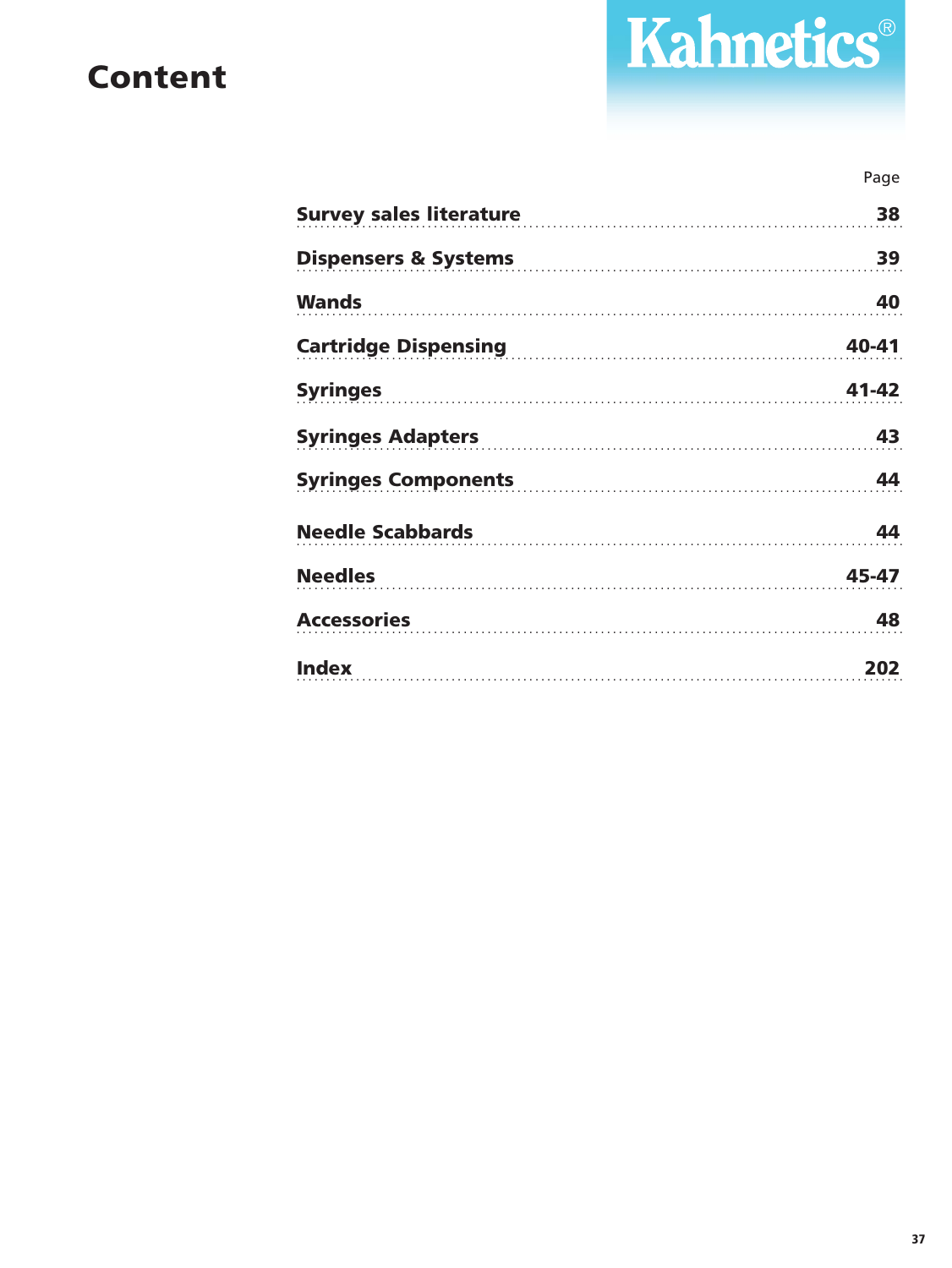

**Sales literature**

# **Cooper Hand Tools** Kahnetics **DISPENSING SYSTEMS COOPER Hand Tools**

| <b>Description</b>                   | Order No.                             |
|--------------------------------------|---------------------------------------|
| <b>Kahnetics Catalogue, 27 pages</b> | $\bigcirc$ D $\bigcirc$ 005 567 50 00 |
|                                      | GB 005 567 53 00                      |
|                                      | 0055675100                            |
|                                      | 005 567 52 00                         |

All sales literature available as PDF files on **www.cooperhandtools.com/europe/sales-literature/index.htm**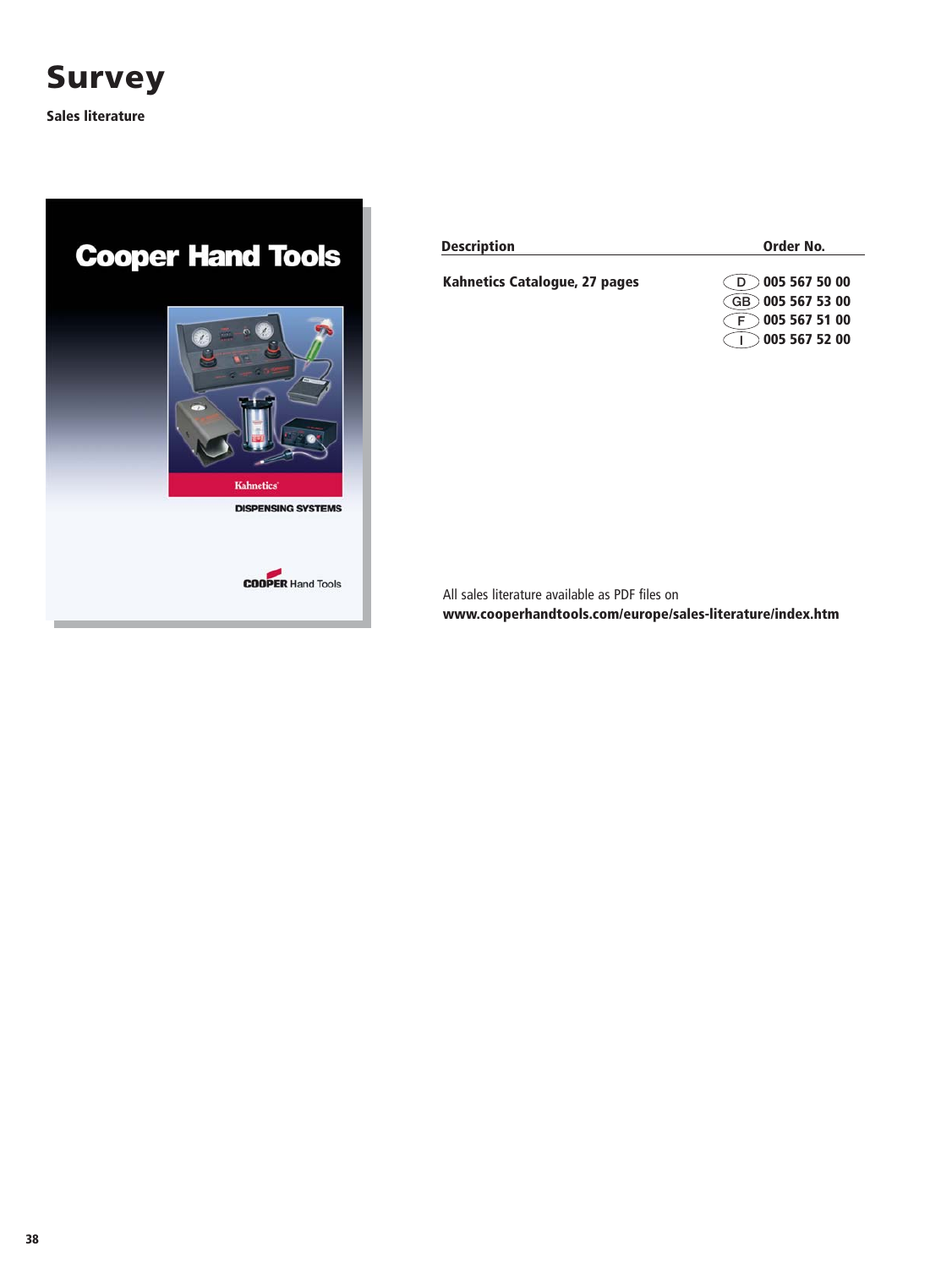## **Dispensers & Systems**



Kahnetics®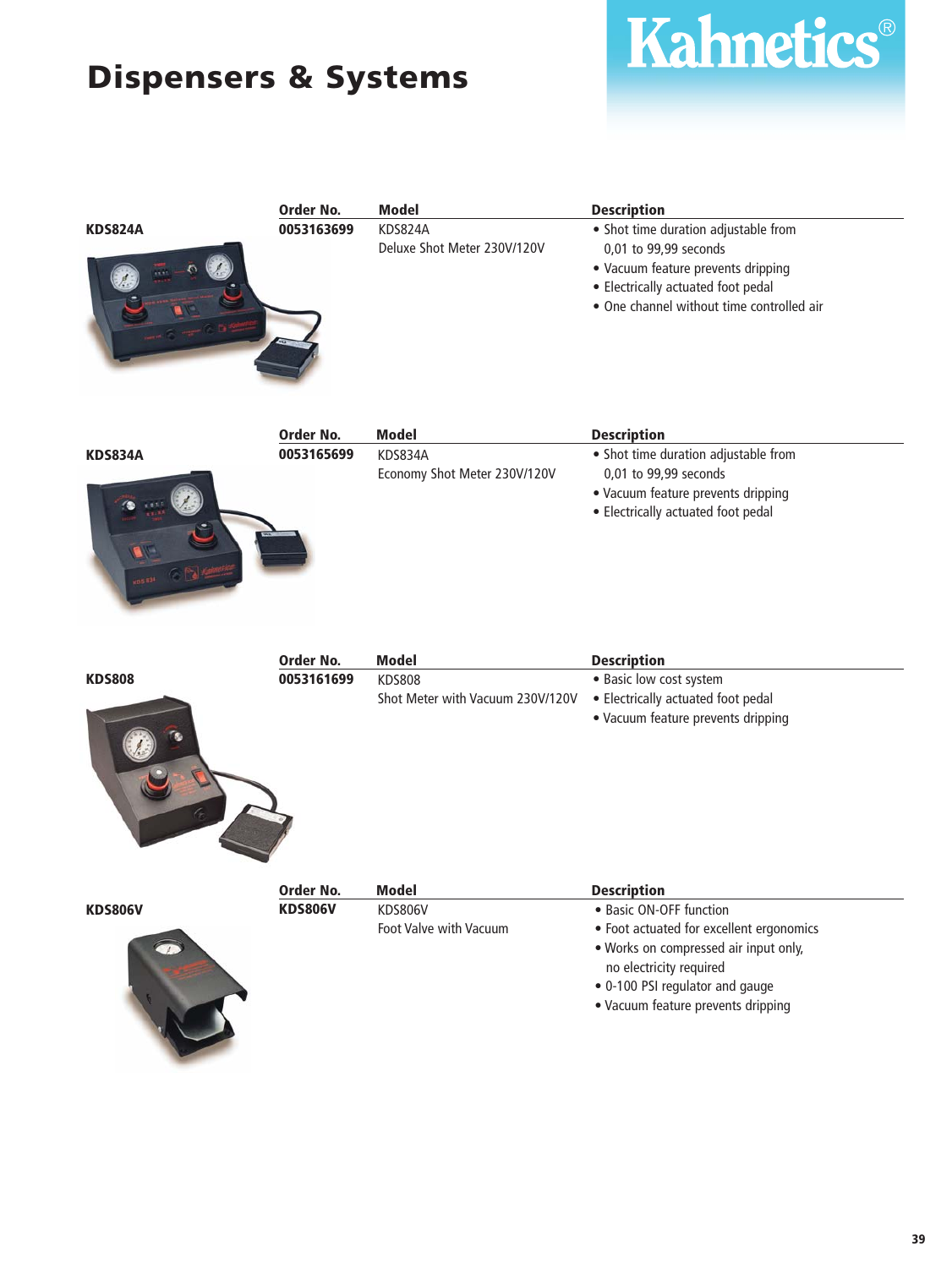## **Wands**

#### **Wands**



| Order No.        | <b>Model</b>                           | <b>Description</b>                                                                                                                                                                                                                       |
|------------------|----------------------------------------|------------------------------------------------------------------------------------------------------------------------------------------------------------------------------------------------------------------------------------------|
| KDS100WCA        | KDS100WCA<br>Hand Held Dispensing Wand | • Excellent for dispensing<br>"difficult to dispense" materials<br>• For use with low to medium viscosity materials<br>• Finger lever has adjustable sensitivity level control<br>• Can be attached to any reservoir or cartridge system |
| <b>KDS2601HL</b> | KDS2601HL Mask Dispensing Wand         | • Dispensing wand with 5 ft. material hose<br>• Dispenses low to medium viscosity water<br>soluble and peelable mask as well as<br>other single component materials                                                                      |
| <b>KDS301</b>    | KDS301 Vacuum Pick-up Wand             | • Attaches to the air accessory port of<br>the KDS824A<br>• A finger control on the wand allows an<br>easily pick up of small components<br>• Comes with three sizes of conductive<br>suction cups (3,2 / 6,3 / 9,5 mm)                  |

#### **Suction Cups KDS301**

| Order No.      | Model   | <b>Description</b>                   |
|----------------|---------|--------------------------------------|
| <b>KDS260S</b> | KDS260S | Suction Cup Small 3,2 mm for KDS301  |
| KDS260M        | KDS260M | Suction Cup Medium 6,3 mm for KDS301 |
| KDS260L        | KDS260L | Suction Cup Large 9,5 mm for KDS301  |

## **Cartridge Dispensing**



#### **Air powered dispensing guns**

- Dispenses 600 gram solder paste cartridges (PG10260)
- Used for dispensing solder paste, grease, oil, silicone, RTV, adhesive, ink, or any other medium to high viscosity liquid
- Operates on a regulated air supply up to a maximum of 70 PSI
- High impact Valox® gun body
- Has a three foot air hose with  $1/4$ " NPT fitting
- Unique twist lock bayonet barrel mount
- Patented trigger mechanism makes it easy to vary the amount of material being dispensed and reduces operator fatigue

| Order No.      | <b>Description</b>               | Pack quantity |
|----------------|----------------------------------|---------------|
| <b>PG10225</b> | Pneumatic Dispensing Gun 2,5 oz. |               |
| <b>PG10260</b> | Pneumatic Dispensing Gun 6 oz.   |               |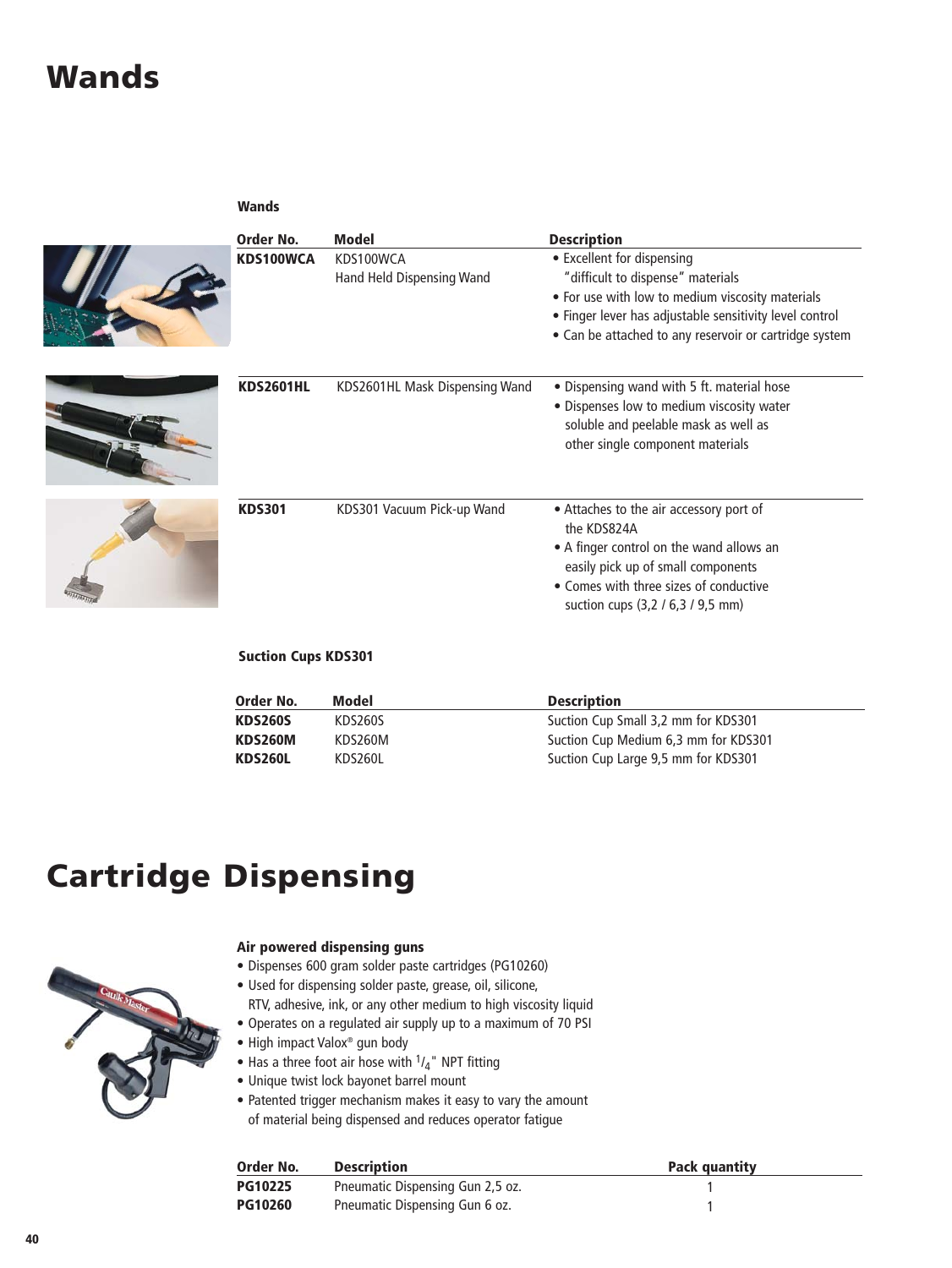## **Cartridge Dispensing**



- Use the accessories to assemble a cartridge dispensing system
- Cartridges can be filled with your material and disposed after use



| Order No.      | <b>Description</b>                                                                  | <b>Pack quantity</b> |  |
|----------------|-------------------------------------------------------------------------------------|----------------------|--|
| 102025         | Syringe Holder Stand 2,5 oz.                                                        |                      |  |
| 102120         | Syringe Holder Stand 12 oz.                                                         |                      |  |
| KDS60C         | Disposable Plastic Cartridge 6 oz.                                                  | 10                   |  |
| <b>KDS120C</b> | Disposable Plastic Cartridge 12 oz.                                                 | 10                   |  |
| <b>KDS4P</b>   | Screw-on Cap for Disposable Plastic Cartridges                                      | 10                   |  |
| <b>KDS1P</b>   | Plunger for Disposable Plastic Cartridges                                           | 10                   |  |
| <b>KDS1WP</b>  | Nozzle for Disposable Plastic Cartridges, $2''$ , $1/16''$ Orifice                  | 10                   |  |
| <b>KDS218</b>  | Nozzle for Disposable Plastic Cartridges, 2", <sup>1</sup> / <sub>8</sub> " Orifice | 10                   |  |
| <b>KDS416</b>  | Nozzle for Disposable Plastic Cartridges, $3 \frac{1}{2}$ , $\frac{1}{16}$ Orifice  | 10                   |  |
| <b>KDS432</b>  | Nozzle for Disposable Plastic Cartridges, 3 $1/2$ , $3/3$ , $3/3$                   | 10                   |  |
| <b>KDS8615</b> | Nozzle for Disposable Plastic Cartridges, 4" flat, 1/16" Orifice                    | 10                   |  |
|                | Use our Kahnetics catalogue to select the accessories.                              |                      |  |

Kahnetics®



#### **Reservoir to hold materials in bottles**

- Plexiglas reservoir with aluminium protective shield allows you to dispense directly from the material bottle in a pressurized environment
- Accommodates one or two operators
- For low to medium viscosity materials

| Order No. | <b>Description</b>                            | <b>Pack quantity</b> |
|-----------|-----------------------------------------------|----------------------|
|           | <b>KDS260035PS</b> Plexiglas Tank with Shield |                      |

## **Syringes**

#### **Air-operated Syringes**

- Industrial syringes for micro-air dispensing
- Unassembled and non-calibrated
- Includes barrel and stopper



| Order No.         | <b>Size</b> | <b>Stopper</b> | Tip       | Pack quantity |  |
|-------------------|-------------|----------------|-----------|---------------|--|
| A3LL              | 3CC         | rubber         | Luer Lok™ | 20            |  |
| A3LLPS            | 3CC         | plastic        | Luer Lok™ | 20            |  |
| A5LL              | 5CC         | rubber         | Luer Lok™ | 20            |  |
| <b>A5LLPS</b>     | 5CC         | plastic        | Luer Lok™ | 20            |  |
| A6T               | 6CC TT      | rubber         | Tapered   | 20            |  |
| A <sub>10LL</sub> | 10CC        | rubber         | Luer Lok™ | 15            |  |
| A10LLPS           | 10CC        | plastic        | Luer Lok™ | 15            |  |
| A30LL             | 30CC        | rubber         | Luer Lok™ | 10            |  |
| A30LLPS           | 30CC        | plastic        | Luer Lok™ | 10            |  |
| <b>A30T</b>       | 30CC TT     | rubber         | Tapered   | 10            |  |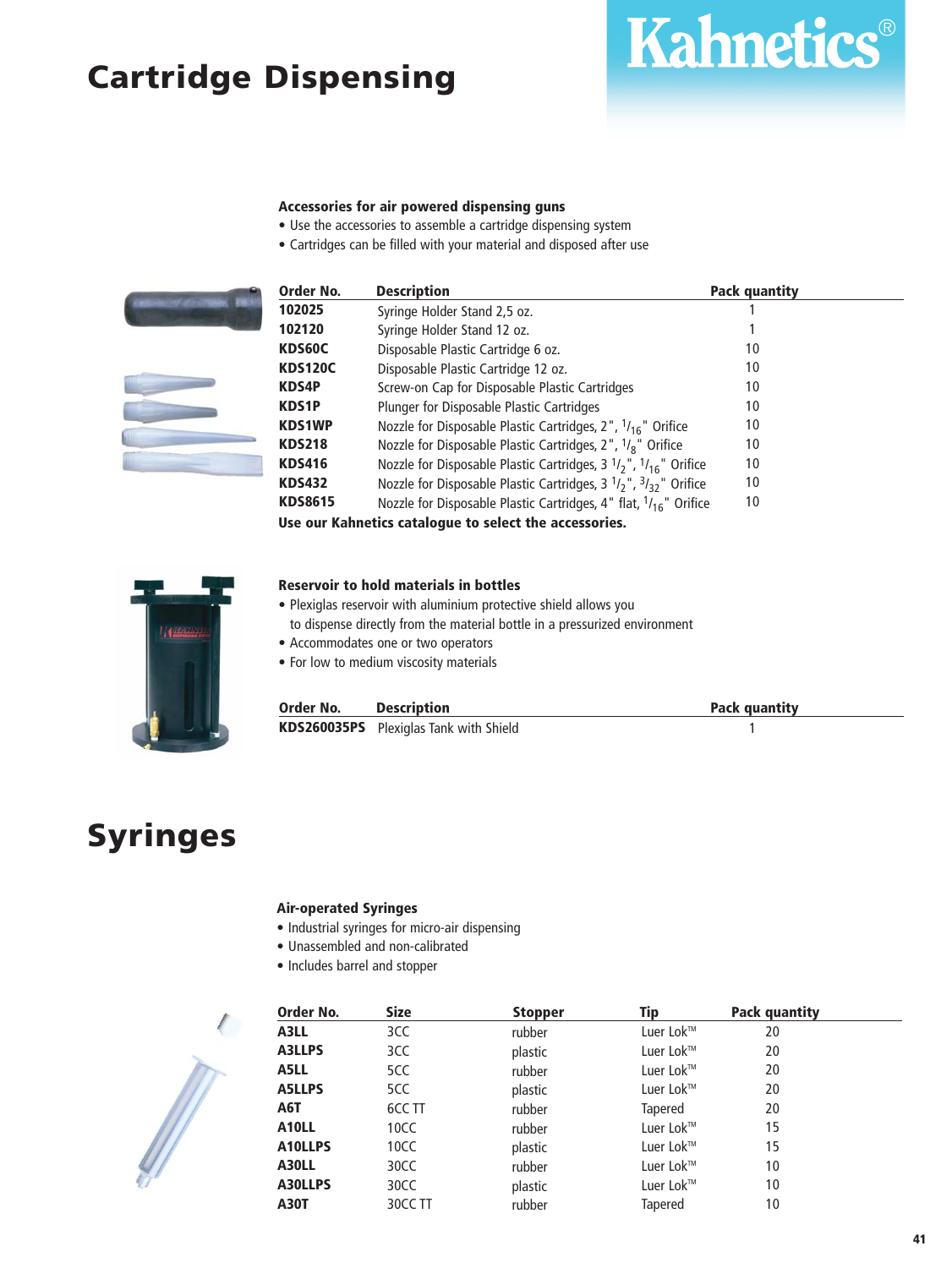## **Syringes**

#### **Air-operated black UV protected Syringes**

- Opaque black to protect light sensitive materials
- Unsassembled and non-calibrated



| Order No.     | Size | <b>Stopper</b> | Tip                                | Pack quantity |  |
|---------------|------|----------------|------------------------------------|---------------|--|
| <b>A3LLUV</b> | 3CC  | rubber         | Luer Lok™                          | 20            |  |
| <b>A5LLUV</b> | 5CC  | rubber         | Luer Lok <sup><math>M</math></sup> | 20            |  |
| A10LLUV*      | 10CC | rubber         | Luer Lok <sup><math>M</math></sup> | 15.           |  |

#### **Manual Unassembled Syringes**

- Includes barrel, rubber stopper and plunger rod
- Unassembled and non-calibrated

| Order No.    | <b>Size</b> | <b>Stopper</b> | Tip            | Pack quantity |  |
|--------------|-------------|----------------|----------------|---------------|--|
| $M1L^*$      | 1CC         | rubber         | Luer Slip™     | 20            |  |
| <b>M3LL</b>  | 3CC LL      | rubber         | Luer Lok™      | 20            |  |
| <b>M5LL</b>  | 5CC         | rubber         | Luer Lok™      | 20            |  |
| M6T          | 6CC TT      | rubber         | <b>Tapered</b> | 20            |  |
| M10LL*       | 10CC        | rubber         | Luer Lok™      | 15            |  |
| <b>M30T</b>  | 30CC TT     | rubber         | <b>Tapered</b> | 10            |  |
| <b>M50LL</b> | 50CC        | rubber         | <b>Tapered</b> | 5             |  |

#### **Manual Assembled Calibrated Syringes**

• Includes graduated barrel, rubber stopper, plunger rod and tip cap

| Order No.        | <b>Size</b> | <b>Stopper</b> | Tip        | Pack quantity |  |
|------------------|-------------|----------------|------------|---------------|--|
| <b>M1LASSM</b>   | 1CC         | rubber         | Luer Slip™ | 20            |  |
| <b>M3LLASSM</b>  | 3CC         | rubber         | Luer Lok™  | 20            |  |
| M3LLASSM100*     | 3CC         | rubber         | Luer Lok™  | 100           |  |
| <b>M5LLASSM</b>  | 5CC         | rubber         | Luer Lok™  | 20            |  |
| M5LLASSM100      | 5CC         | rubber         | Luer Lok™  | 100           |  |
| <b>M10LLASSM</b> | 10CC        | rubber         | Luer Lok™  | 15            |  |
| <b>M20LLASSM</b> | 20CC        | rubber         | Luer Lok™  | 10            |  |
| <b>M30LLASSM</b> | 30CC        | rubber         | Luer Lok™  | 10            |  |
| <b>M50TASSM</b>  | 50CC TT     | rubber         | Tapered    | 5             |  |

#### **Manual Unassembled Black Syringes, UV protected**

- Opaque black to protect light sensitive materials
- Includes barrel, rubber stopper and plunge rod

| Order No.     | ize | stopper | Tip       | Pack quantity |
|---------------|-----|---------|-----------|---------------|
| <b>M3LLUV</b> | sll | rubber  | Luer Lok™ | าก<br>ZU.     |



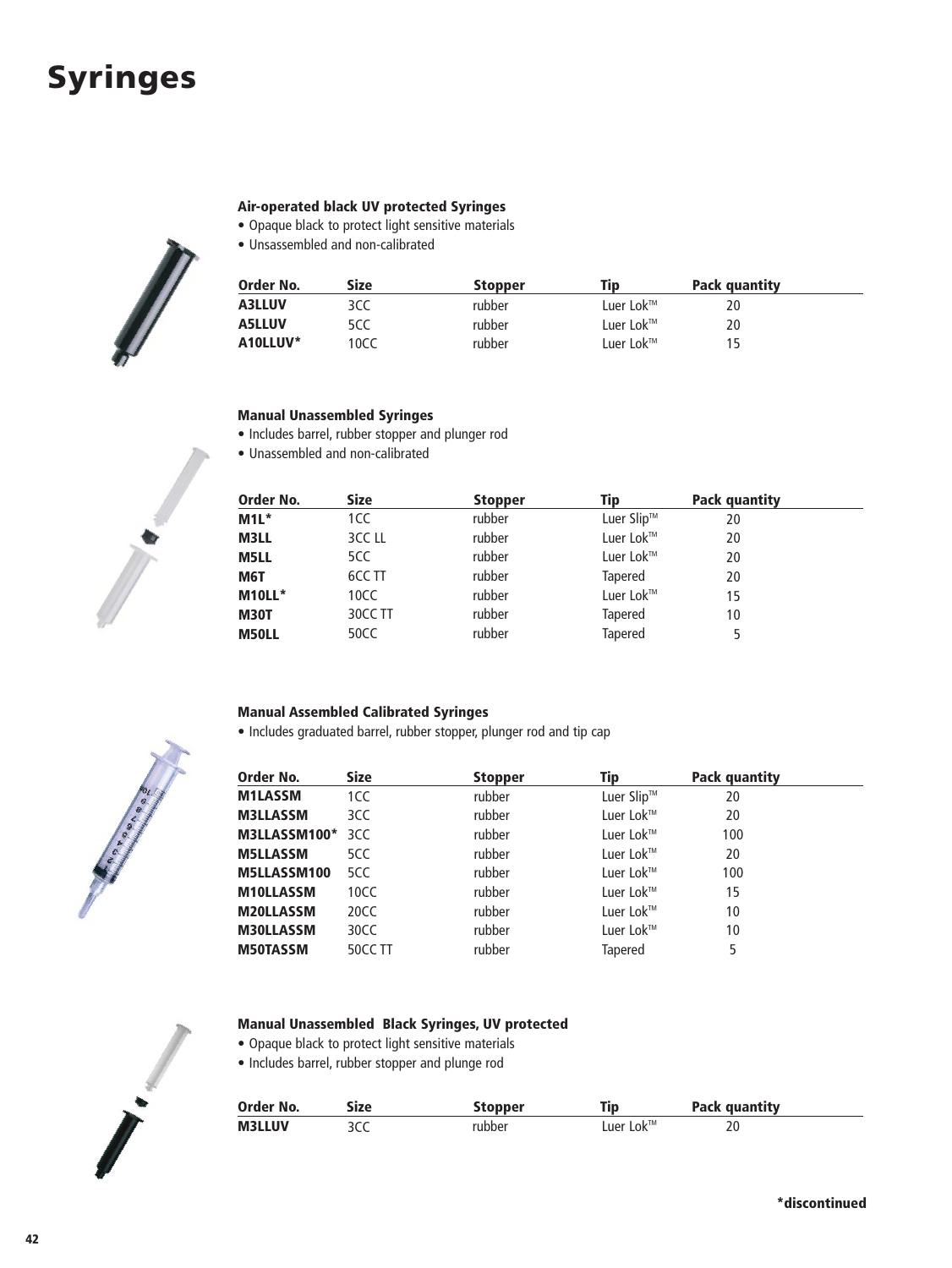## **Syringe Adapters**

- Unique design works with all manufacturer´s syringes
- 360° swivel on adapter head for ease of motion
- Use with single component, two part, self-leveling and non-self-leveling materials

#### **Metal Adapters Assemblies (universal)**

- Metal syringe adapter with 6" (2 m) air line and fitting
- Plugs directly into any shot meters
- Fittes all syringes usual in trade





**Kahnetics®** 





#### **Metal Adapter Heads (universal)**

• Adapter Heads without tube

| Order No.      | Size |                                       | Pack quantity |  |
|----------------|------|---------------------------------------|---------------|--|
| <b>KDS803S</b> | 3CC. | accommodates $\frac{3}{3}$ , air line |               |  |
| <b>KDS810S</b> | 10CC | accommodates $\frac{3}{3}$ , air line |               |  |
| <b>KDS830S</b> | 30CC | accommodates $\frac{3}{3}$ , air line |               |  |

#### **Plastic Adapters Assemblies**

• Plastic adapter head with 6" (2 m) air line and fitting

• for Kahnetics syringes only

| Order No.       | <b>Size</b> | <b>Airline Diameter</b> |     | <b>Pack quantity</b> |  |
|-----------------|-------------|-------------------------|-----|----------------------|--|
|                 |             | Inch                    | mm  |                      |  |
| <b>KDS503S6</b> | 3CC         | $3/32$ "                | 2,4 |                      |  |
| <b>KDS505S6</b> | 5CC         | $3/32$ "                | 2,4 |                      |  |
| <b>KDS510S6</b> | 10CC        | $3/32$ "                | 2,4 |                      |  |
| <b>KDS530S6</b> | 30CC        | $3/32$ "                | 2,4 |                      |  |

#### **Plastic Adapter Heads**

• Adapter Heads without tube



| Order No.      | Size |                                                  | Pack quantity |  |
|----------------|------|--------------------------------------------------|---------------|--|
| <b>KDS503S</b> | 3CC  | accommodates $\frac{3}{3}$ <sup>"</sup> air line |               |  |
| <b>KDS505S</b> | 5CC. | accommodates $\frac{3}{3}$ <sup>"</sup> air line |               |  |
| <b>KDS510S</b> | 10CC | accommodates $\frac{3}{3}$ <sup>"</sup> air line |               |  |
| <b>KDS530S</b> | 30CC | accommodates $\frac{3}{3}$ <sup>"</sup> air line |               |  |

#### **Gasket for Adapters**

| Order No.      | Size  |                                 | Pack quantity |
|----------------|-------|---------------------------------|---------------|
| <b>KDS8051</b> | 5CC   | <b>Gasket for Metal Adapter</b> |               |
| <b>KDS8101</b> | 10CC. | <b>Gasket for Metal Adapter</b> |               |
| <b>KDS8301</b> | 30CC  | <b>Gasket for Metal Adapter</b> |               |

#### **Miscellaneous Accessories**

| Order No.     | <b>Description</b>   |  |
|---------------|----------------------|--|
| <b>KDS816</b> | Syringe Holder Stand |  |

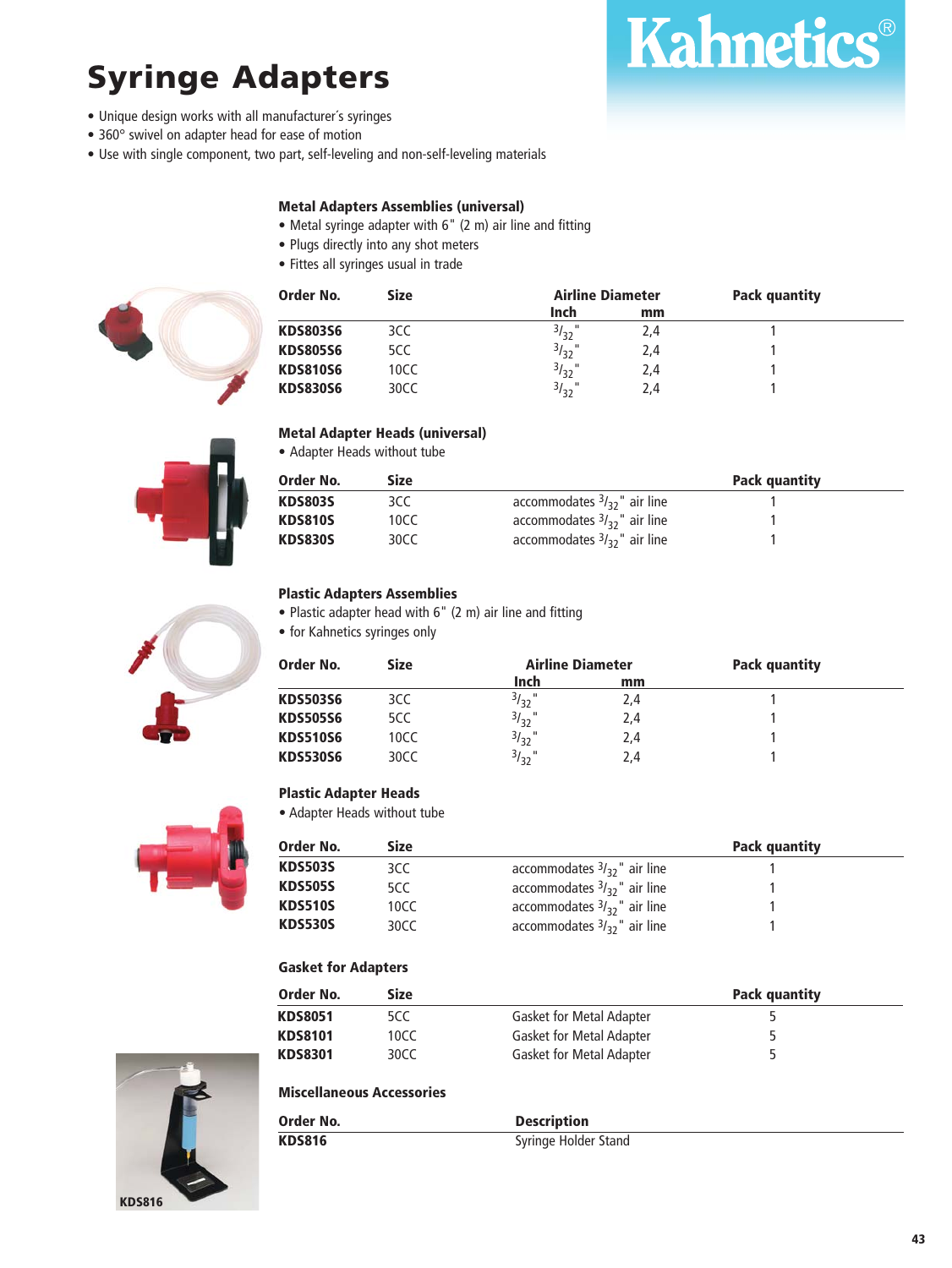## **Syringe Components**

#### **Bulk Syringe Components**

| Order No.      | <b>Size</b>  | <b>Component Type</b>                   | <b>Tip</b>     | <b>Pack quantity</b> |
|----------------|--------------|-----------------------------------------|----------------|----------------------|
| 1L1            | 1CC          | <b>Barrel</b>                           | Luer Slip™     | 1000                 |
| 1L2            | 1CC          | Rubber Stopper                          | Luer Slip™     | 1000                 |
| 1L4            | 1CC          | Plunger Rod                             | Luer Slip™     | 1000                 |
| <b>3LL4</b>    | 3CC          | Plunger Rod                             | Luer Lok™      | 1000                 |
| <b>5LL1</b>    | <b>5CCLL</b> | <b>Barrel</b>                           | Luer Lok™      | 1000                 |
| <b>5LL2</b>    | 5CC          | Rubber Stopper                          | Luer Lok™      | 1000                 |
| 5LL2M          | <b>5CCLL</b> | <b>Manual Stopper</b>                   | Luer Lok™      | 1000                 |
| 5LL2PS         | <b>5CCLL</b> | Plastic Stopper                         | Luer Lok™      | 1000                 |
| <b>5LL4</b>    | 5CC          | Plunger Rod                             | Luer Lok™      | 1000                 |
| 6T1            | 6CC          | Barrel                                  | <b>Tapered</b> | 500                  |
| 6T2            | 6CC          | Manual Stopper                          | Tapered        | 500                  |
| 6T4            | 6CC          | Plunger Rod                             | Tapered        | 500                  |
| <b>10LL1</b>   | 10CC LL      | <b>Barrel</b>                           | Luer Lok™      | 1000                 |
| <b>10LL2</b>   | 10CC         | Rubber Stopper                          | Luer Lok™      | 1000                 |
| 10LL2PS        | 10CC         | Plastic Stopper                         | Luer Lok™      | 1000                 |
| <b>10LL4</b>   | 10CC         | Plunger Rod                             | Luer Lok™      | 1000                 |
| <b>30LL1PS</b> | 30CC LL      | <b>Barrel</b>                           | Luer Lok™      | 600                  |
| 30LL2          | 30CC         | Rubber Stopper                          | Luer Lok™      | 1000                 |
| <b>30LL2M</b>  | 30CC         | <b>Manual Stopper</b>                   | Luer Lok™      | 1000                 |
| <b>30LL2PS</b> | 30CC         | Plastic Stopper                         | Luer Lok™      | 1000                 |
| 30T2           | 30CC         | <b>Manual Stopper</b>                   | <b>Tapered</b> | 500                  |
| 30T2A          | 30CC         | Dry Air-operated Stopper                | Tapered        | 500                  |
| 30T4           | 30CC         | Plunger Rod                             | Tapered        | 500                  |
| 30T3           | 30CC         | Tip Cap for 30CC Tapered Barrel Tapered |                | 100                  |
| <b>50LL1</b>   | 50CC LL      | Barrel                                  | Luer Lok™      | 375                  |
| <b>50LL2</b>   | 50CC LL      | Rubber Stopper                          | Luer Lok™      | 1000                 |
| <b>50LL4</b>   | 50CC LL      | Plunger Rod                             | Luer Lok™      | 600                  |

#### **Bulk Syringe Components with UV Protection**

| Order No.      | <b>Size</b> | <b>Component Type</b> | Tip       | Pack quantity |  |
|----------------|-------------|-----------------------|-----------|---------------|--|
| <b>3LL1UV</b>  | 3CC LL      | Barrel                | Luer Lok™ | 500           |  |
| <b>10LL1UV</b> | 10CC        | Barrel                | Luer Lok™ | 500           |  |
| 10LL2UV        | 10CC        | Rubber Stopper        | Luer Lok™ | 500           |  |

## **Needle Scabbards**

#### **Needle Scabbards**

- Used to seal needles and syringes when not in use
- Luer Lok<sup>™</sup> and press fit styles available for all styles of syringes



| Order No.    | <b>Description</b>        | Pack quantity |
|--------------|---------------------------|---------------|
| KDS18SC      | Needle Scabbard, 18 Gauge | 100           |
| KDS20SC      | Needle Scabbard, 20 Gauge | 100           |
| <b>KDSNC</b> | Needle Cover. 1" Needle   | 100           |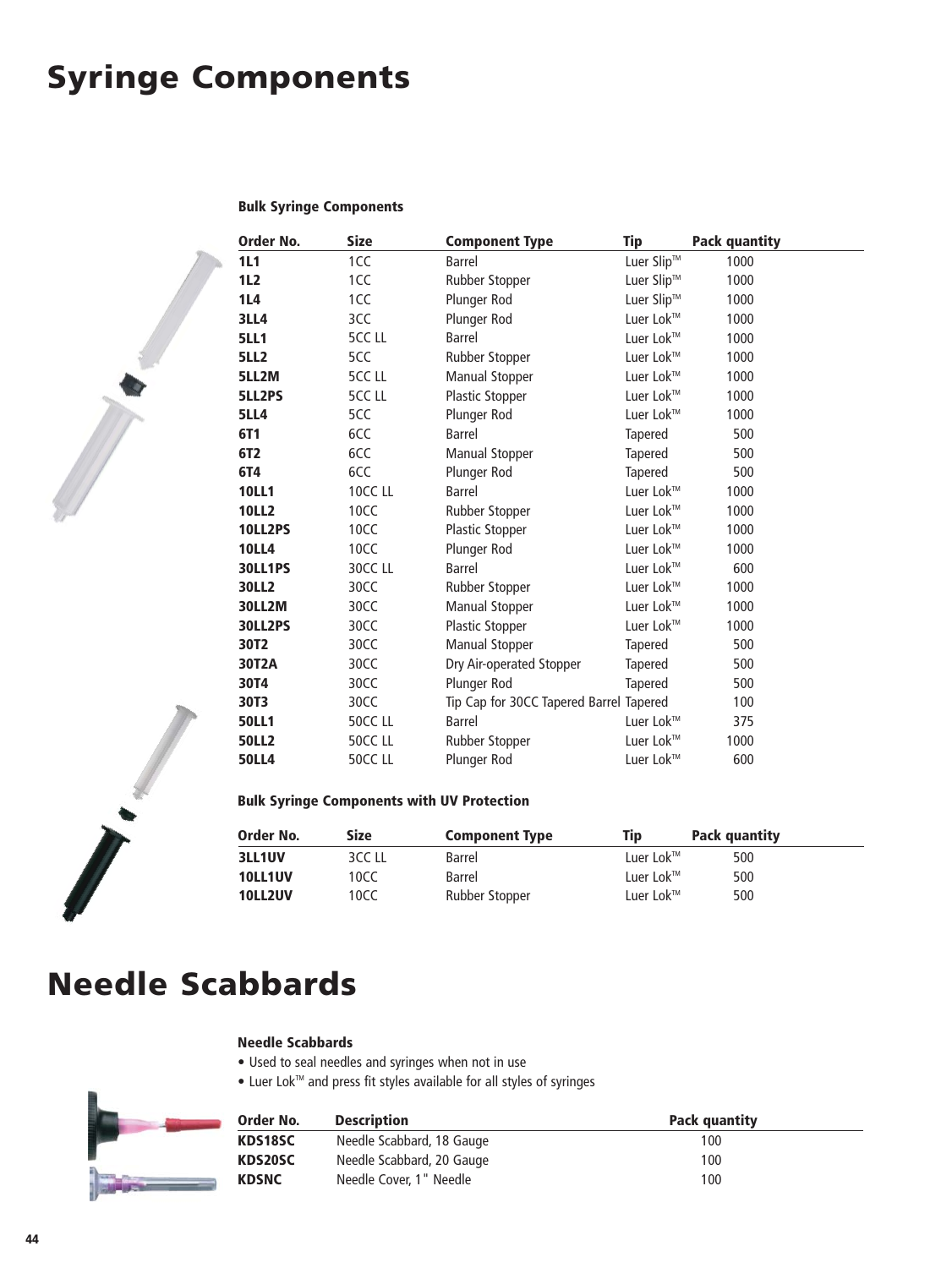## **Needles**





#### **Stainless Steel Plastic Hub Dispensing Needles**

| Order No.        | <b>Description</b>                      | Gauge           | Inside ø |      | Outside ø |      | Length          |                    | Colour     | <b>Pack</b>     |
|------------------|-----------------------------------------|-----------------|----------|------|-----------|------|-----------------|--------------------|------------|-----------------|
|                  |                                         |                 | Inch     | mm   | Inch      | mm   | Inch            | mm                 |            | quantity        |
| <b>KDS1412P</b>  | <b>Threaded Hub Needle</b>              | $\overline{14}$ | 0,067    | 1,70 | 0,083     | 2,11 | $\frac{1}{2}$   | $\overline{12,}70$ | dark green | $\overline{50}$ |
| <b>KDS141P</b>   | Threaded Hub Needle                     | 14              | 0,067    | 1,70 | 0,083     | 2,11 | 1               | 25,40              | dark green | 50              |
| <b>KDS14112P</b> | <b>Threaded Hub Needle</b>              | 14              | 0,067    | 1,70 | 0,083     | 2,11 | $1 \frac{1}{2}$ | 38,10              | dark green | 50              |
| <b>KDS1512P</b>  | <b>Threaded Hub Needle</b>              | 15              | 0.060    | 1,52 | 0,072     | 1,83 | 1/2             | 12,70              | orange     | 50              |
| <b>KDS15112P</b> | Threaded Hub Needle                     | 15              | 0,060    | 1,52 | 0,072     | 1,83 | 11/2            | 38,10              | orange     | 50              |
| <b>KDS1612P</b>  | <b>Threaded Hub Needle</b>              | 16              | 0,053    | 1,35 | 0,064     | 1,63 | 1/2             | 12,70              | purple     | 50              |
| <b>KDS161P</b>   | <b>Threaded Hub Needle</b>              | 16              | 0,053    | 1,35 | 0,064     | 1,63 | $\mathbf{1}$    | 25,40              | purple     | 50              |
| <b>KDS16112P</b> | Threaded Hub Needle                     | 16              | 0,053    | 1,35 | 0,064     | 1,63 | 11/2            | 38,10              | purple     | 50              |
| <b>KDS1812P</b>  | <b>Threaded Hub Needle</b>              | 18              | 0,038    | 0,97 | 0,050     | 1,27 | $\frac{1}{2}$   | 12,70              | pink       | 50              |
| <b>KDS181P</b>   | Threaded Hub Needle                     | 18              | 0,038    | 0,97 | 0,050     | 1,27 | $\mathbf{1}$    | 25,40              | pink       | 50              |
| <b>KDS18112P</b> | <b>Threaded Hub Needle</b>              | 18              | 0,038    | 0,97 | 0,050     | 1,27 | 11/2            | 38,10              | pink       | 50              |
| <b>KDS1912P</b>  | <b>Threaded Hub Needle</b>              | 19              | 0,032    | 0,81 | 0,042     | 1,07 | 1/2             | 12,70              | brown      | 50              |
| <b>KDS191P</b>   | <b>Threaded Hub Needle</b>              | 19              | 0,032    | 0,81 | 0,042     | 1,07 | $\mathbf{1}$    | 25,40              | brown      | 50              |
| <b>KDS2012P</b>  | <b>Threaded Hub Needle</b>              | 20              | 0,026    | 0,66 | 0,035     | 0,89 | $\frac{1}{2}$   | 12,70              | yellow     | 50              |
| <b>KDS201P</b>   | <b>Threaded Hub Needle</b>              | 20              | 0,026    | 0,66 | 0,035     | 0,89 | $\mathbf{1}$    | 25,40              | yellow     | 50              |
| <b>KDS20112P</b> | <b>Threaded Hub Needle</b>              | 20              | 0,026    | 0,66 | 0,035     | 0,89 | $1 \frac{1}{2}$ | 38,10              | yellow     | 50              |
| <b>KDS2112P</b>  | <b>Threaded Hub Needle</b>              | 21              | 0,023    | 0,58 | 0,032     | 0,89 | 1/2             | 12,70              | green      | 50              |
| <b>KDS211P</b>   | Threaded Hub Needle                     | 21              | 0,023    | 0,58 | 0,032     | 0,89 | 1               | 25,40              | green      | 50              |
| <b>KDS21112P</b> | <b>Threaded Hub Needle</b>              | 21              | 0,023    | 0,58 | 0,032     | 0,89 | 11/2            | 38,10              | green      | 50              |
| <b>KDS2212P</b>  | Threaded Hub Needle                     | 22              | 0,019    | 0,48 | 0,028     | 0,71 | 1/2             | 12,70              | black      | 50              |
| <b>KDS221P</b>   | Threaded Hub Needle                     | 22              | 0,019    | 0,48 | 0,028     | 0,71 | 1               | 25,40              | black      | 50              |
| <b>KDS2312P</b>  | Threaded Hub Needle                     | 23              | 0,017    | 0,43 | 0,025     | 0,64 | $^{1/2}$        | 12,70              | light blue | 50              |
| <b>KDS231P</b>   | <b>Threaded Hub Needle</b>              | 23              | 0,017    | 0,43 | 0,025     | 0,64 | 1               | 25,40              | light blue | 50              |
| <b>KDS2412P</b>  | Threaded Hub Needle                     | 24              | 0,022    | 0,56 | 0,026     | 0,66 | 1/2             | 12,70              | red        | 50              |
| <b>KDS241P</b>   | Threaded Hub Needle                     | 24              | 0,022    | 0,56 | 0,026     | 0,66 | $\mathbf{1}$    | 25,40              | red        | 50              |
| <b>KDS2512P</b>  | Threaded Hub Needle                     | 25              | 0,012    | 0,30 | 0,020     | 0,51 | 1/2             | 12,70              | blue       | 50              |
| <b>KDS251P</b>   | Threaded Hub Needle                     | 25              | 0,012    | 0,30 | 0,020     | 0,51 | $\mathbf{1}$    | 25,40              | blue       | 50              |
| <b>KDS2612P*</b> | Threaded Hub Needle                     | 26              | 0,010    | 0,25 | 0,018     | 0,46 | 1/2             | 12,70              | tan        | 50              |
| <b>KDS261P</b>   | Threaded Hub Needle                     | 26              | 0,010    | 0,25 | 0,018     | 0,46 | $\mathbf{1}$    | 25,40              | tan        | 50              |
| <b>KDS27516P</b> | <b>Threaded Hub Needle</b>              | 27              | 0,008    | 0,20 | 0,015     | 0,38 | $^{5/16}$       | 7,94               | grey       | 50              |
| <b>KDS271P</b>   | Threaded Hub Needle                     | 27              | 0,008    | 0,20 | 0,015     | 0,38 | 1               | 25,40              | grey       | 50              |
| <b>KDS3012P</b>  | Threaded Hub Needle                     | 30              | 0,006    | 0,15 | 0,012     | 0,30 | $\frac{1}{2}$   | 12,70              | lavender   | 50              |
| <b>KDS660</b>    | 500 Piece Needle Kit                    |                 |          |      |           |      |                 |                    |            | 500             |
|                  | <b>KDSSAMPLEPACK</b> Needle Sample Pack |                 |          |      |           |      |                 |                    |            | 5               |

Packages 1.000 pcs. on request **\*discontinued**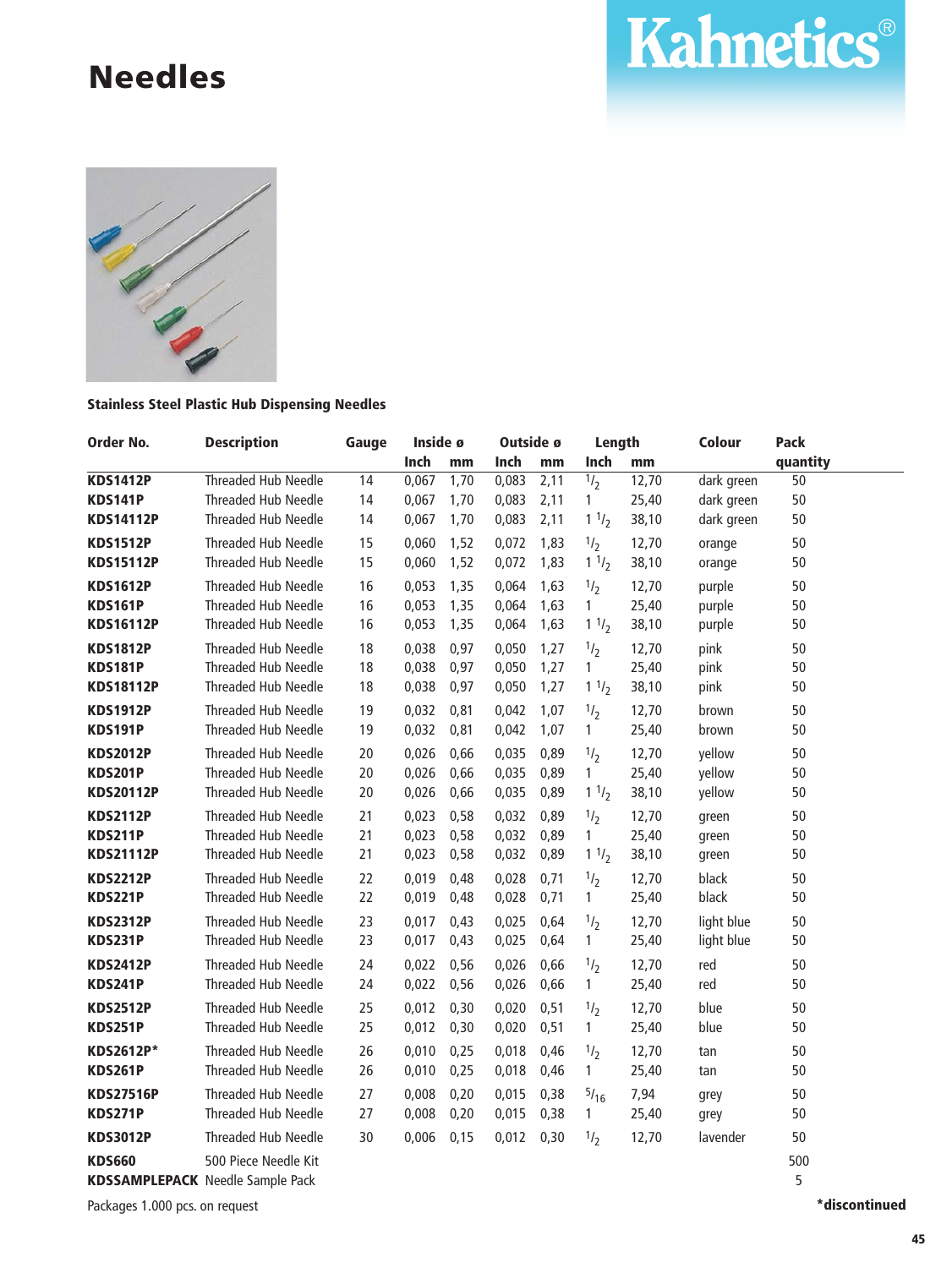## **Needles**



#### **Stainless Steel Plastic Hub Dispensing Needles 45°**

| Order No.           | <b>Description</b> | Gauge | Inside ø |      | Outside ø  |    | Lenath |       | Colour | Pack     |
|---------------------|--------------------|-------|----------|------|------------|----|--------|-------|--------|----------|
|                     |                    |       | Inch     | mm   | Inch       | mm | Inch   | mm    |        | quantity |
| <b>KDS1512PBN45</b> | Bent Needle, 45°   | 15    | 0.060    | 1,52 | 0,072 1,83 |    | 1/2    | 12.70 | orange | 50       |
| <b>KDS2012PBN45</b> | Bent Needle, 45°   | 20    | 0.026    | 0,66 | 0,035 0,89 |    | 1/2    | 12,70 | vellow | 50       |
| <b>KDS2212PBN45</b> | Bent Needle, 45°   | 22    | 0.019    | 0.48 | 0,028 0,71 |    | 1/2    | 12.70 | black  | 50       |



#### **Tapered Tip Needles**

| Order No.        | <b>Description</b>      | Gauge | Inside ø |      | <b>Colour</b> | <b>Pack</b> |  |
|------------------|-------------------------|-------|----------|------|---------------|-------------|--|
|                  |                         |       | Inch     | mm   |               | quantity    |  |
| <b>KDS14TN25</b> | <b>Taper Tip Needle</b> | 14    | 0,063    | 1,60 | salmon        | 25          |  |
| <b>KDS14TNP</b>  | Taper Tip Needle        | 14    | 0,063    | 1,60 | salmon        | 50          |  |
| <b>KDS14TN</b>   | Taper Tip Needle        | 14    | 0,063    | 1,60 | salmon        | 100         |  |
| <b>KDS16TN25</b> | Taper Tip Needle        | 16    | 0,048    | 1,22 | grey          | 25          |  |
| <b>KDS16TNP</b>  | Taper Tip Needle        | 16    | 0.048    | 1,22 | grey          | 50          |  |
| <b>KDS18TN25</b> | Taper Tip Needle        | 18    | 0,034    | 0,86 | green         | 25          |  |
| <b>KDS18TNP</b>  | Taper Tip Needle        | 18    | 0,034    | 0,86 | green         | 50          |  |
| <b>KDS18TN</b>   | Taper Tip Needle        | 18    | 0.034    | 0,86 | green         | 100         |  |
| <b>KDS20TN25</b> | Taper Tip Needle        | 20    | 0.024    | 0.61 | pink          | 25          |  |
| <b>KDS20TNP</b>  | Taper Tip Needle        | 20    | 0,024    | 0,61 | pink          | 50          |  |
| <b>KDS20TN</b>   | Taper Tip Needle        | 20    | 0,024    | 0,61 | pink          | 100         |  |
| <b>KDS22TN25</b> | Taper Tip Needle        | 22    | 0.017    | 0,43 | blue          | 25          |  |
| <b>KDS22TNP</b>  | Taper Tip Needle        | 22    | 0,017    | 0,43 | blue          | 50          |  |
| <b>KDS24TNP</b>  | Taper Tip Needle        | 24    | 0.013    | 0,33 | red           | 50          |  |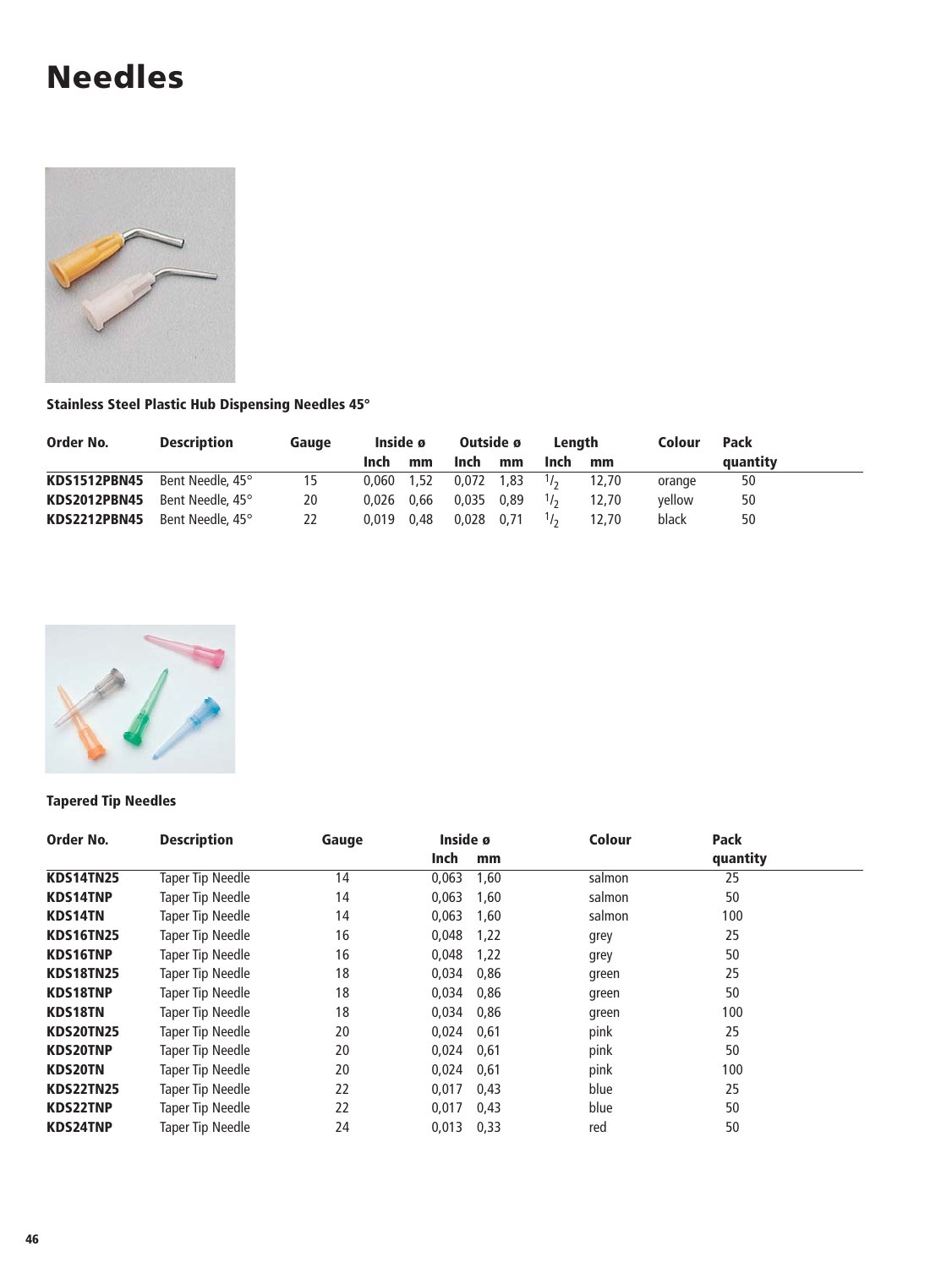## **Needles**

## Kahnetics®

#### PTFE **Needles**

| Order No.                      | <b>Description</b>         | Gauge           | Inside ø        |       | Colour     | <b>Pack</b>     |                         |
|--------------------------------|----------------------------|-----------------|-----------------|-------|------------|-----------------|-------------------------|
|                                |                            |                 | Inch            | mm    |            | quantity        |                         |
| KDS141T*                       | <b>PTFE Needle</b>         | $\overline{14}$ | $\mathbf{1}$    | 25,40 | dark green | $\overline{25}$ |                         |
| KDS141TT                       | <b>PTFE Needle</b>         | 14              | 1               | 25,40 | dark green | 25              |                         |
| KDS142T*                       | PTFE Needle                | 14              | $\overline{2}$  | 50,80 | dark green | 25              |                         |
| KDS142T                        | PTFE Needle                | 14              | $\overline{2}$  | 0,80  | dark green | 25              |                         |
|                                |                            |                 |                 |       |            |                 |                         |
| <b>KDS1512TT</b><br>KDS15112TT | PTFE Needle<br>PTFE Needle | 15<br>15        | 1/2             | 12,70 | orange     | 25<br>25        |                         |
|                                |                            |                 | $1 \frac{1}{2}$ | 38,10 | orange     |                 | $\ddot{\mathbf{5}}$     |
| <b>KDS162T</b> *               | PTFE Needle                | 16              | $\overline{2}$  | 50,80 | purple     | 25              |                         |
| KDS162TT                       | PTFE Needle                | 16              | $\overline{2}$  | 50,80 | purple     | 25              |                         |
| KDS1812T*                      | PTFE Needle                | 18              | 1/2             | 12,70 | pink       | 25              |                         |
| <b>KDS1812TT</b>               | PTFE Needle                | 18              | $\frac{1}{2}$   | 12,70 | pink       | 25              |                         |
| KDS18112TT                     | PTFE Needle                | 18              | $1 \frac{1}{2}$ | 38,10 | pink       | 25              |                         |
| KDS182T                        | PTFE Needle                | 18              | $\overline{2}$  | 50,80 | pink       | 25              |                         |
| KDS182T*                       | PTFE Needle                | 18              | $\overline{2}$  | 50,80 | pink       | 25              | $\overline{\mathbf{3}}$ |
|                                |                            |                 |                 |       |            |                 |                         |
| <b>KDS2012TT</b>               | PTFE Needle                | $20\,$          | $^{1/2}$        | 12,70 | yellow     | 25              |                         |
| KDS2012T*                      | PTFE Needle                | 20              | $\frac{1}{2}$   | 12,70 | yellow     | 25              |                         |
| KDS202TT                       | PTFE Needle                | 20              | $\overline{2}$  | 50,80 | yellow     | 25              |                         |
| KDS202T*                       | PTFE Needle                | 20              | $\overline{2}$  | 50,80 | yellow     | 25              |                         |
|                                |                            |                 |                 |       |            |                 |                         |
| <b>KDS2212T</b>                | PTFE Needle                | 22              | $\frac{1}{2}$   | 12,70 | black      | 25              |                         |
| KDS222TT                       | PTFE Needle                | 22              | $\overline{2}$  | 50,80 | black      | 25              |                         |
| KDS222T*                       | PTFE Needle                | 22              | $\overline{2}$  | 50,80 | black      | 25              |                         |
| <b>KDS2312T</b>                | PTFE Needle                | 23              | $\frac{1}{2}$   | 12,70 | light blue | 25              |                         |
|                                |                            |                 |                 |       |            |                 |                         |
| <b>KDS2412TT</b>               | <b>PTFE Needle</b>         | 24              | $\frac{1}{2}$   | 12,70 | salmon     | 25              |                         |
| KDS24112T                      | PTFE Needle                | 24              | 11/2            | 38,10 | salmon     | 25              |                         |
|                                |                            |                 |                 |       |            |                 |                         |
| KDS26112T                      | PTFE Needle                | 26              | $1 \frac{1}{2}$ | 38,10 | tan        | 25              |                         |
| KDS2812T*                      | PTFE Needle                | 28              | $\frac{1}{2}$   | 12,70 | tan        | 25              |                         |
| KDS3012T*                      | PTFE Needle                | $30\,$          | $\frac{1}{2}$   | 12,70 | lavender   | 25              |                         |
| KDS3012T                       | PTFE Needle                | $30\,$          | $\frac{1}{2}$   | 12,70 | lavender   | 25              |                         |
| KDS30112T*                     | PTFE Needle                | 30              | 11/2            | 38,10 | lavender   | 25              |                         |
|                                |                            |                 |                 |       |            |                 |                         |